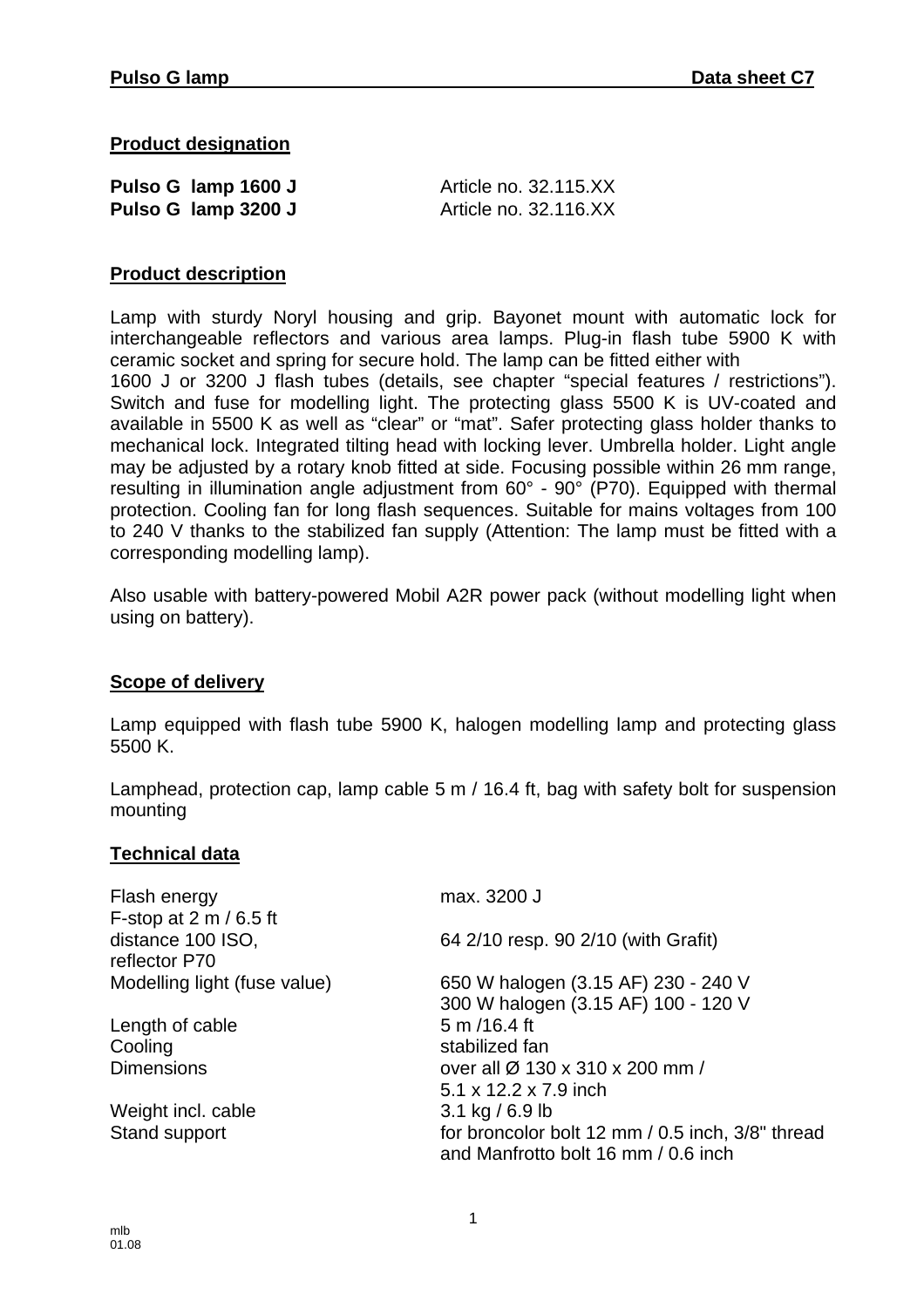## **Compatibility**

Power packs compatible with all broncolor power packs as from 1972

# **Accessories**

| Flash tube 1600 J / 5900 K                                                                                 | art. no. 34.322.00                       |
|------------------------------------------------------------------------------------------------------------|------------------------------------------|
| Flash tube 3200 J / 5900 K                                                                                 | art. no. 34.324.00                       |
| Protecting glass (5500 K)                                                                                  | art. no. 34.336.00                       |
| Protecting glass (5500 K)                                                                                  | art. no. 34.337.00                       |
| Lamp extension cable 5 m /16.4 ft                                                                          | art. no. 34.151.00                       |
| Lamp extension cable 10 m / 32.8 ft                                                                        | art. no. 34.152.00                       |
| Halogen modelling lamp 300 W<br>100-120 V with fuse<br>Halogen modelling lamp 650 W<br>220-240 V with fuse | art. no. 34.225.XX<br>art. no. 34.226.XX |
| broncolor Flooter                                                                                          | art. no. 32.431.00                       |
| <b>Reflector Mini-Hazylight</b>                                                                            | art. no. 33.133.00                       |
| <b>Reflector Mini-Cumulite</b>                                                                             | art. no. 33.141.00                       |
| <b>Reflector P-Travel</b>                                                                                  | art. no. 33.103.00                       |
| Narrow angle reflector P45                                                                                 | art. no. 33.104.00                       |
| Narrow angle reflector P50                                                                                 | art. no. 33.105.00                       |
| <b>Standard reflector P65</b>                                                                              | art. no. 33.106.00                       |
| Standard reflector P70                                                                                     | art. no. 33.107.00                       |
| Softlight reflector P                                                                                      | art. no. 33.110.00                       |
| Wide angle reflector P120                                                                                  | art. no. 33.112.00                       |
| <b>Conical snoot</b>                                                                                       | art. no. 33.120.00                       |
| <b>Reflector Satellite Evolution</b>                                                                       | art. no. 33.150.00                       |
| <b>Reflector Satellite Staro</b>                                                                           | art. no. 33.151.00                       |
| <b>Reflector Mini-Satellite</b>                                                                            | art. no. 33.152.00                       |
| Sunlite-Set (5500 K)                                                                                       | art. no. 33.160.00                       |
| <b>Balloon</b>                                                                                             | art. no. 33.161.00                       |
| Umbrella $\varnothing$ 102 cm / 40.1 inch<br>white/silver/transparent                                      | art. no. 33.452.00-33.454.00             |
| Umbrella $\varnothing$ 82 cm / 32.3 inch<br>white/silver/transparent                                       | art. no. 33.459.00-33.461.00             |
| Umbrella reflector                                                                                         | art. no. 33.496.00                       |
| Hazylight-Soft                                                                                             | art. no. 33.513.00                       |
| <b>Reflector Cumulite 2</b>                                                                                | art. no. 33.534.00                       |
| Projection attachment                                                                                      | art. no. 33.640.00                       |
| Fresnel spot attachment                                                                                    | art. no. 33.630.00                       |
| Folding reflectors Pulsoflex EM                                                                            | different sizes                          |
| Folding reflectors Pulsoflex C                                                                             | different sizes                          |
| Adapter ring for Pulsoflex C/EM                                                                            | art. no. 33.400.00                       |
|                                                                                                            |                                          |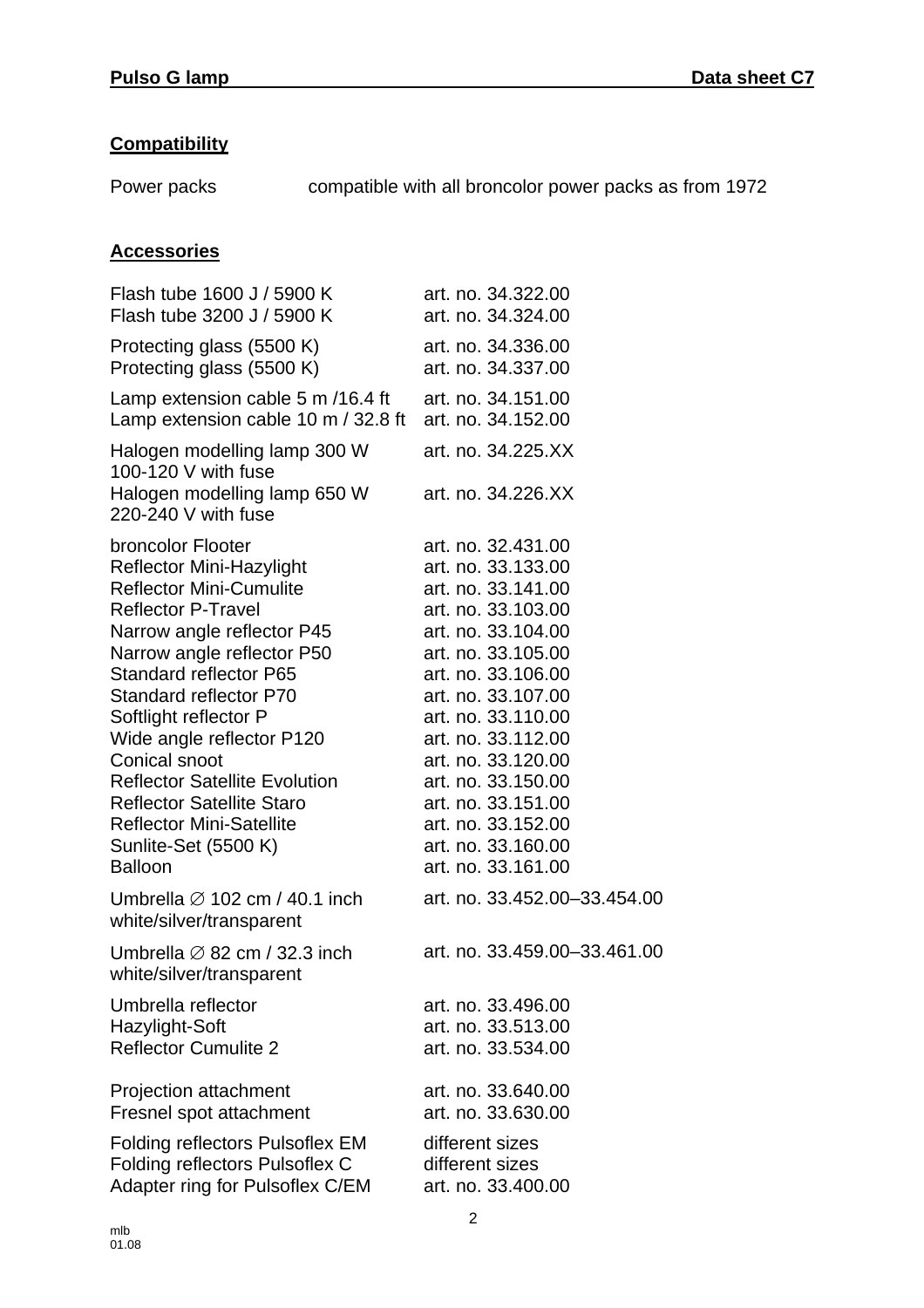**Accessories** (continuation)

Adapter ring for Pulsoflex C/EM Adapter ring for Pulsofiex C/EM art. no. 43.100.00<br>and HMI F575.800 lamp

Para / Para FB different sizes

### **Special features / restrictions**

Flash tubes for the Pulso G lamp are available with a maximum capacity of 1600 J respectively 3200 J (see chapter "accessories"). With each flash tube, two stickers labelled "max. 1600 J" respectively "max. 3200 J" are enclosed, which must be stuck on the blue square onto the lamp plug as well as at the side of the tilting head of the lamp. The Pulso G lamp must not be charged above the indicated value.

For thermal reasons the flash tubes are not UV-coated. The UV filter coating has been applied directly onto the protecting glass.

The protecting glasses have a marking line and three grooves at the rim. When inserting the protecting glass into the locking device of the Pulso G lamp, the marking line must be at the top. After engaging the protecting glass, it must be slightly turned, to prevent accidental loosening.

**Warning**: For safety reasons the lamp must not be operated without protecting glass.

The Pulso G lamp can be operated worldwide with all mains voltages on condition that it is fitted with the corresponding halogen lamp for the local mains voltage.

### **Arguments**

- lamp is convenient to handle and operate (quick replacement of reflectors)
- resistance against breakage
- excellent quality of cable reduces loss of energy
- non-kinking cable in lamp base section and plug due to a special strain relief bush
- long service life of halogen lamp and flash tube as a result of cooling; even for long flash sequences
- plug-in flash tube with mechanical safety device
- plug-in protection glass simplifies the adaptation of the colour temperature
- protection glass with mechanical safety device
- various flash tubes and protecting glasses available
- operation possible on every power supply system worldwide
- compatibe to the whole Pulso accessory assortment

-